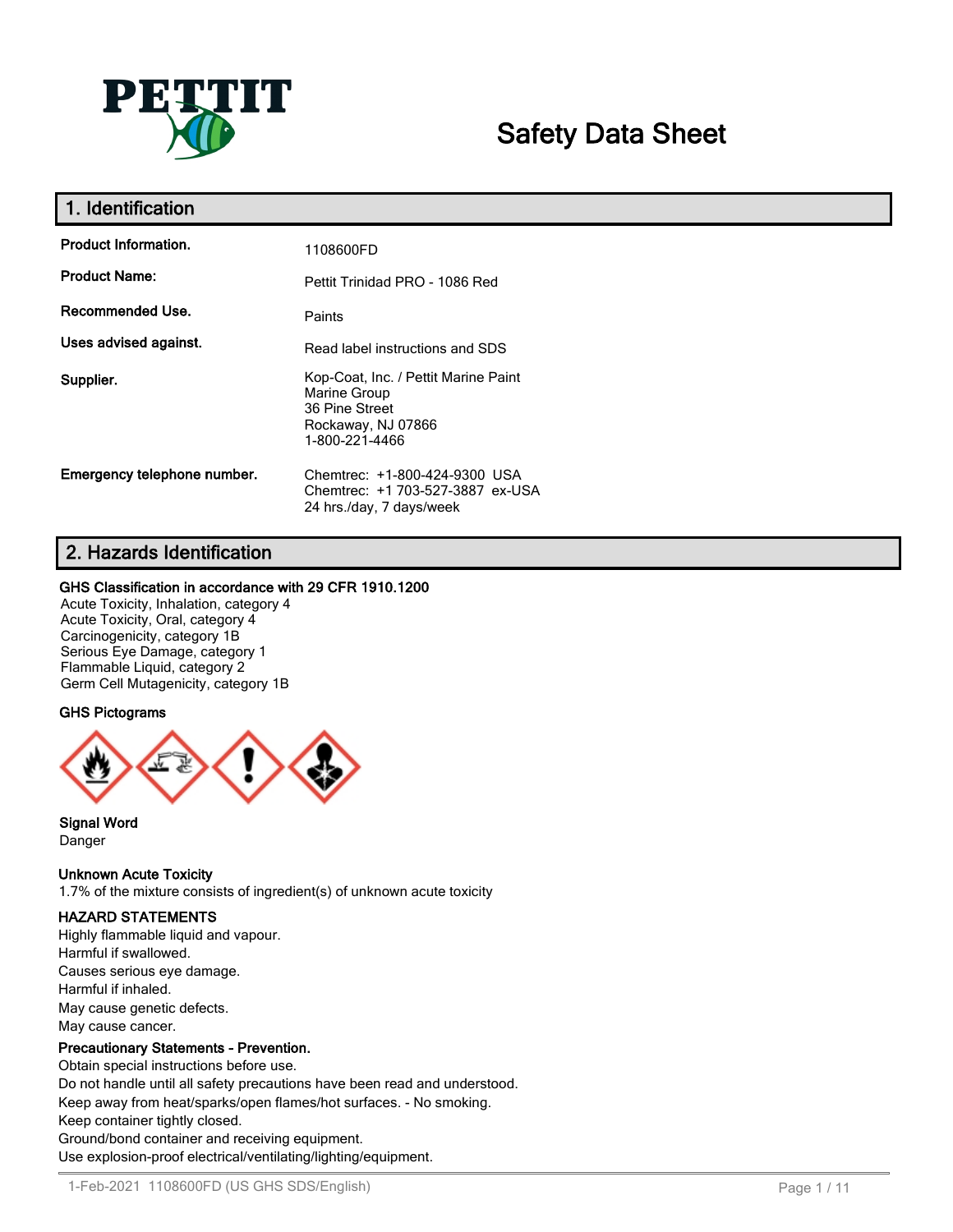Use only non-sparking tools.

Take precautionary measures against static discharge.

Avoid breathing dust/fume/gas/mist/vapors/spray.

Wash face and hands and any exposed skin thoroughly after handling.

Do not eat, drink or smoke when using this product.

Use only outdoors or in a well-ventilated area.

Wear protective gloves/protective clothing/eye protection/face protection

## **Precautionary Statements - Response.**

If swallowed: Call a poison center/doctor if you feel unwell.

If on skin (or hair): Take off immediately all contaminated clothing. Rinse skin with water/shower.

If inhaled: Remove person to fresh air and keep comfortable for breathing.

If in eyes: Rinse cautiously with water for several minutes. Remove contact lenses, if present and easy to

do. Continue rinsing.

If exposed or concerned: Get medical advice/attention.

Immediately call a poison center/doctor.

Rinse mouth.

In case of fire: Use  $CO<sub>2</sub>$  dry chemical or foam to extinguish.

#### **Precautionary Statements - Storage.**

Store in a well-ventilated place. Keep cool. Store locked up.

#### **Precautionary Statements - Disposal.**

Dispose of contents in accordance with local/regional/national/international regulations.

# **3. Composition/Information on Ingredients**

| <b>Chemical Name</b>                  | CAS-No.       | <u>Wt. %</u> |
|---------------------------------------|---------------|--------------|
| Cuprous oxide                         | 1317-39-1     | 50-75        |
| Petroleum distillates, light aromatic | 64742-95-6    | $2.5 - 10$   |
| Zinc oxide                            | 1314-13-2     | $2.5 - 10$   |
| Iron oxide                            | 1309-37-1     | $2.5 - 10$   |
| 1,2,4-TRIMETHYLBENZENE                | $95 - 63 - 6$ | $2.5 - 10$   |
| Xylene                                | 1330-20-7     | $1.0 - 2.5$  |
| Cupric Oxide                          | 1317-38-0     | $1.0 - 2.5$  |
| Copper (as Cu Dust & Mists)           | 7440-50-8     | $1.0 - 2.5$  |
| Ethyl Benzene                         | 100-41-4      | $0.1 - 1.0$  |
| <b>XYLENE</b>                         | 1330-20-7     | $0.1 - 1.0$  |
| Benzene, (1-methylethyl)-             | $98 - 82 - 8$ | $0.1 - 1.0$  |

The exact percentage (concentration) of composition has been withheld as a trade secret.

# **4. First-aid Measures**

# **Description of first-aid measures.**

#### **General advice.**

Move victim to a safe isolated area. When symptoms persist or in all cases of doubt seek medical advice. Call a poison control center or doctor for treatment advice.

#### **Inhalation.**

Move to fresh air. Apply artificial respiration if victim is not breathing. Call a poison control center or doctor for treatment advice.

# **Skin contact.**

Wash off immediately with soap and plenty of water. Remove all contaminated clothes and shoes. Remove and wash contaminated clothing before re-use. Call a poison control center or doctor for treatment advice.

# **Eye contact.**

Immediately flush with plenty of water. After initial flushing, remove any contact lenses and continue flushing for at least 15 minutes. Call a poison control center or doctor for treatment advice. **Ingestion.**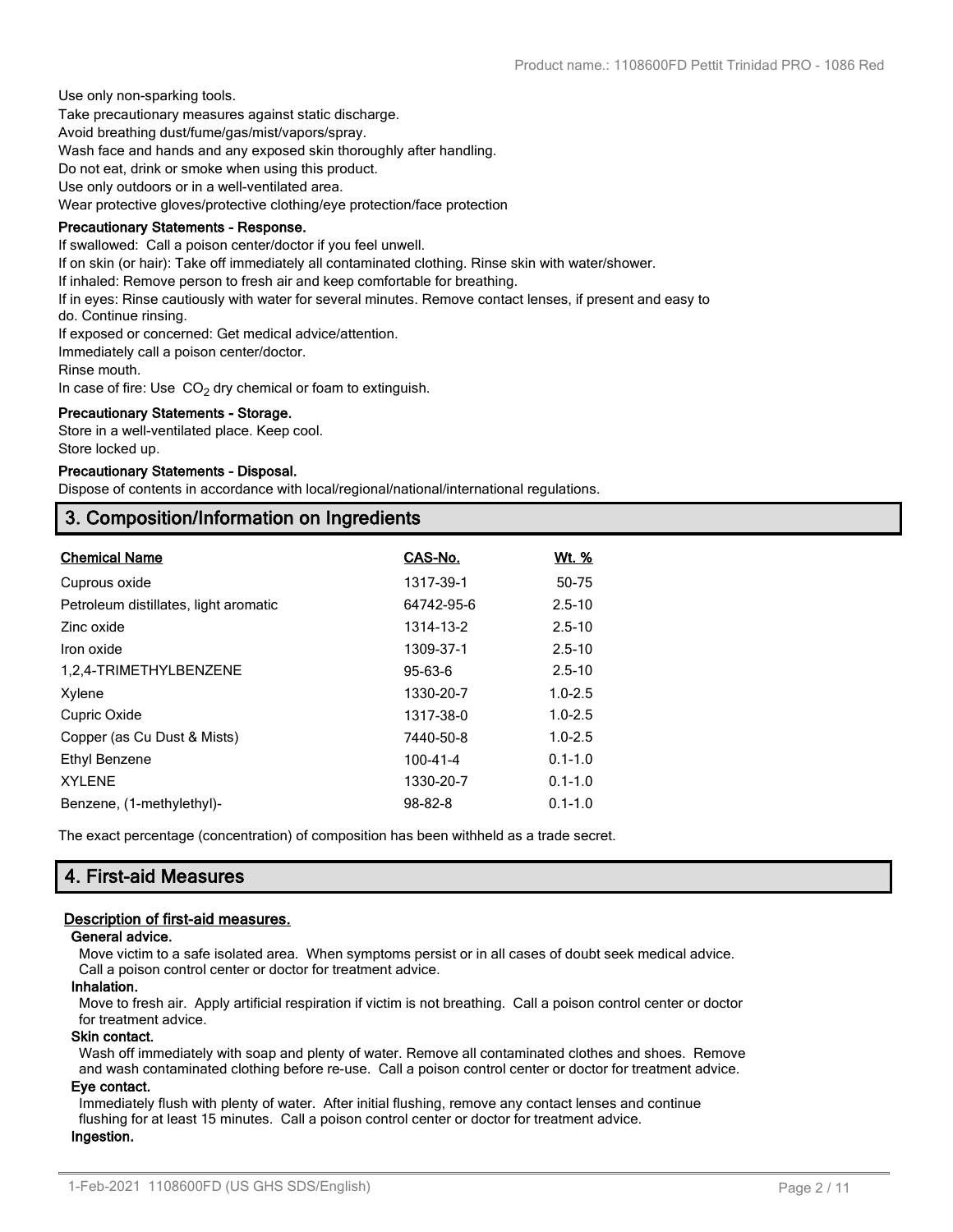Do not induce vomiting unless directed to do so by a physician or poison control center. Never give anything by mouth to an unconscious person. If swallowed, call a poison control center or doctor immediately.

#### **Symptoms.**

See Section 2 and Section 11, Toxicological effects for description of potential symptoms.

**Notes to physician.**

Treat symptomatically.

# **5. Fire-fighting Measures**

# **Extinguishing media.**

# **Suitable extinguishing media.**

Use:. Dry powder. Alcohol-resistant foam. Carbon dioxide (CO<sub>2</sub>). Water may be used to cool and prevent the rupture of containers that are exposed to the heat from a fire.

#### **Extinguishing media which shall not be used for safety reasons.**

Water may be unsuitable for extinguishing fires.

#### **Special hazards arising from the substance or mixture.**

Vapors may travel to areas away from work site before igniting/flashing back to vapor source. Thermal decomposition can lead to release of irritating and toxic gases and vapors. Most vapors are heavier than air. Vapors may spread along ground and collect in low or confined areas (sewers, basements, tanks). Vapors may travel to source of ignition and flash back. Air/vapor mixtures may explode when ignited. Containers may explode when heated.

## **Advice for firefighters.**

Evacuate personnel to safe areas.As in any fire, wear self-contained breathing apparatus pressure-demand, MSHA/NIOSH (approved or equivalent) and full protective gear.

# **6. Accidental Release Measures**

#### **Personal precautions, protective equipment and emergency procedures.**

# **Personal precautions.**

Avoid contact with skin, eyes and clothing. Ensure adequate ventilation, especially in confined areas. All equipment used when handling the product must be grounded. Eliminate all ignition sources (no smoking, flares, sparks or flames in immediate area). Wear protective gloves/clothing and eye/face protection. Stop all work that requires a naked flame, stop all vehicles, stop all machines and equipment that may cause sparks or flames. Do not breathe vapors or spray mist. Avoid exceeding of the given occupational exposure limits (see section 8). Thoroughly decontaminate all protective equipment after use.

#### **Advice for emergency responders.**

Refer to protective measures listed in sections 7 and 8. Use personal protection recommended in Section 8.

#### **Environmental precautions.**

Prevent further leakage or spillage if safe to do so. Do not allow material to contaminate ground water system. Prevent entry into waterways, sewers, basements or confined areas. See Section 12 for additional Ecological information.

# **Methods and materials for containment and cleaning up.**

#### **Methods for Containment.**

Absorb with earth, sand or other non-combustible material and transfer to containers for later disposal. Prevent further leakage or spillage if safe to do so. Pick up and transfer to properly labeled containers. Clean contaminated surface thoroughly. Ground and bond containers when transferring material. Take precautionary measures against static discharges. Use personal protective equipment. Remove all sources of ignition.

#### **Methods for cleaning up.**

Prevent further leakage or spillage if safe to do so. Keep away from open flames, hot surfaces and sources of ignition. Keep in suitable and closed containers for disposal. All equipment used when handling the product must be grounded. Keep combustibles (wood, paper, oil, etc) away from spilled material. Ventilate the area. Use personal protective equipment as required. Shut off ignition sources; including electrical equipment and flames. Clean contaminated objects and areas thoroughly while observing environmental regulations. Never return spills in original containers for re-use.

#### **Reference to other sections.**

See section 8 for more information.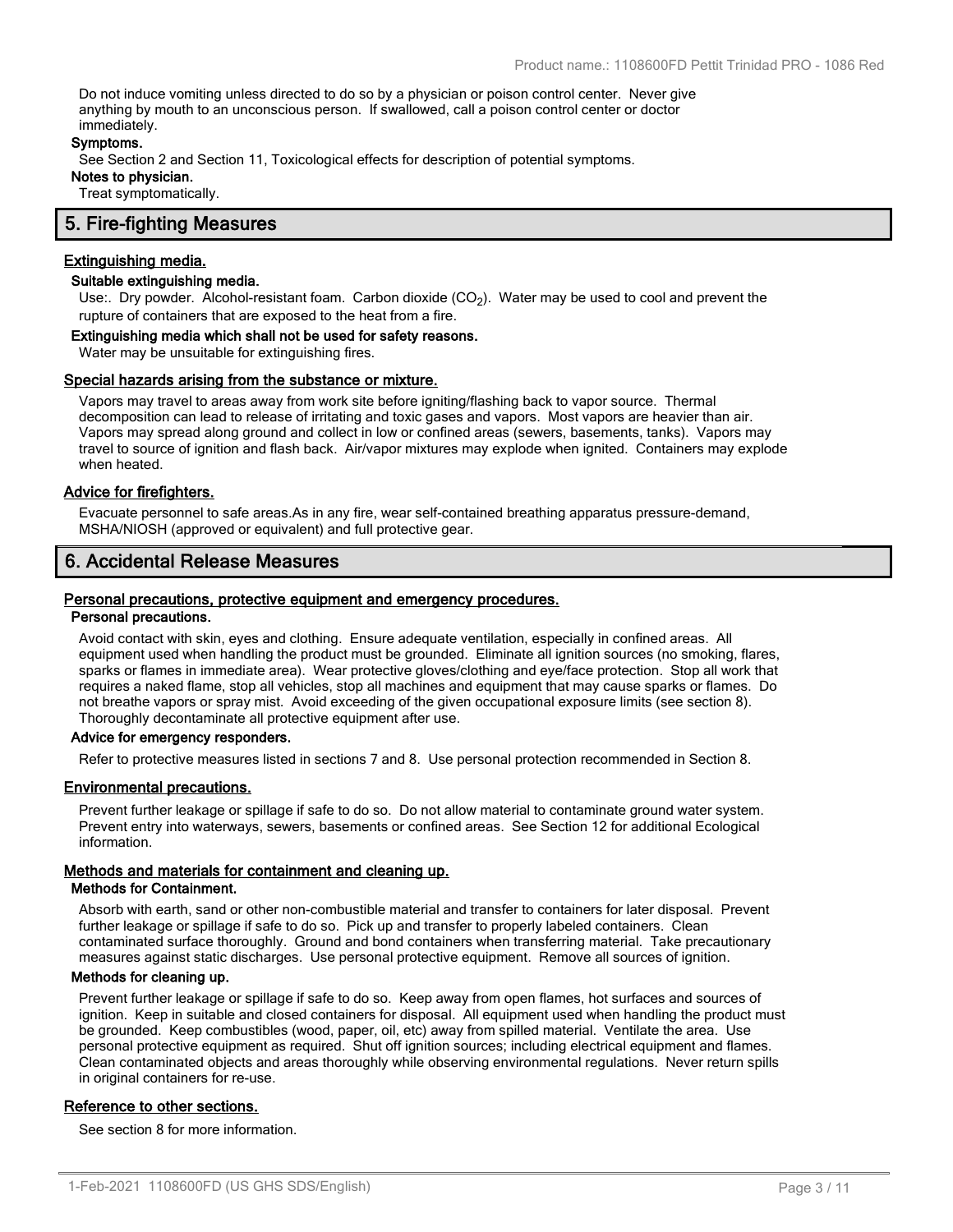# **7. Handling and Storage**

#### **Conditions for safe storage, including any incompatibilities.**

#### **Advice on safe handling.**

Avoid contact with skin, eyes and clothing. Handle in accordance with good industrial hygiene and safety practice. Keep away from open flames, hot surfaces and sources of ignition. Take precautionary measures against static discharges. Do not breathe vapors or spray mist. Use according to package label instructions. Do not pressurize, cut, weld, braze, solder, drill, grind, or expose container to heat, flame, sparks, static electricity, or other sources of ignition. Wash hands before breaks and immediately after handling the product. Ground and bond containers when transferring material. All equipment used when handling the product must be grounded.

#### **Hygiene measures.**

Handle in accordance with good industrial hygiene and safety practice for diagnostics. Do not eat, drink or smoke when using this product. Remove and wash contaminated clothing before re-use. Avoid contact with skin, eyes and clothing. Wash hands before breaks and immediately after handling the product.

## **Storage Conditions.**

Keep container closed when not in use. Keep in properly labeled containers. Keep containers tightly closed in a dry, cool and well-ventilated place. Store in accordance with local regulations. Keep from freezing. Keep away from food, drink and animal feedingstuffs. Keep away from heat, hot surfaces, sparks, open flames and other ignition sources. No smoking.

# **8. Exposure Controls/Personal Protection**

| Ingredients with Occupational Exposure Limits |                         |                       |                      |                         |  |
|-----------------------------------------------|-------------------------|-----------------------|----------------------|-------------------------|--|
| <b>Chemical Name</b>                          | <b>ACGIH TLV-TWA</b>    | <b>ACGIH-TLV STEL</b> | <b>OSHA PEL-TWA</b>  | <b>OSHA PEL-CEILING</b> |  |
| Zinc oxide                                    | 2 mg/m <sup>3</sup>     | 10 mg/m $3$           | 5 mg/m $3$           | N.E.                    |  |
| Iron oxide                                    | 5 mg/m $3$              | N.E.                  | 10 mg/m $3$          | N.E.                    |  |
| Xylene                                        | $100$ ppm               | $150$ ppm             | $100$ ppm            | N.E.                    |  |
| Copper (as Cu Dust & Mists)                   | $0.2 \,\mathrm{mg/m^3}$ | N.E.                  | $0.1 \text{ mg/m}^3$ | N.E.                    |  |
| Ethyl Benzene                                 | 20 ppm                  | N.E.                  | $100$ ppm            | N.E.                    |  |
| <b>XYLENE</b>                                 | $100$ ppm               | $150$ ppm             | $100$ ppm            | N.E.                    |  |
| Benzene, (1-methylethyl)-                     | 50 ppm                  | N.E.                  | 50 ppm               | N.E.                    |  |

**TLV = Threshold Limit Value TWA = Time Weighted Average PEL = Permissible Exposure Limit STEL = Short-Term Exposure Limit N.E. = Not Established**

#### **Engineering Measures.**

Ensure adequate ventilation, especially in confined areas. Apply technical measures to comply with the occupational exposure limits.

#### **Personal protective equipment.**

#### **Eye/Face Protection.**

If splashes are likely to occur, wear:. Face-shield. Safety glasses with side-shields. Tightly fitting safety goggles.

#### **Skin and body protection.**

Use:. Long sleeved clothing. Protective shoes or boots. Solvent-resistant gloves. Solvent-resistant apron and boots. Wear impervious gloves and/or clothing if needed to prevent contact with the material. Gloves must be inspected prior to use. Please observe the instructions regarding permeability and breakthrough time which are provided by the supplier of the gloves. Also take into consideration the specific local conditions under which the product is used, such as the danger of cuts, abrasion. Remove and wash contaminated clothing before re-use.

#### **Respiratory protection.**

In case of inadequate ventilation wear respiratory protection. If exposure limits are exceeded or irritation is experienced, respiratory protection should be worn. Respiratory protection must be provided in accordance with current local regulations.

# **9. Physical and chemical properties.**

## **Information on basic physical and chemical properties.**

| <b>Physical state</b> | Liauid         |
|-----------------------|----------------|
| Appearance            | No Information |
| Color                 | Red            |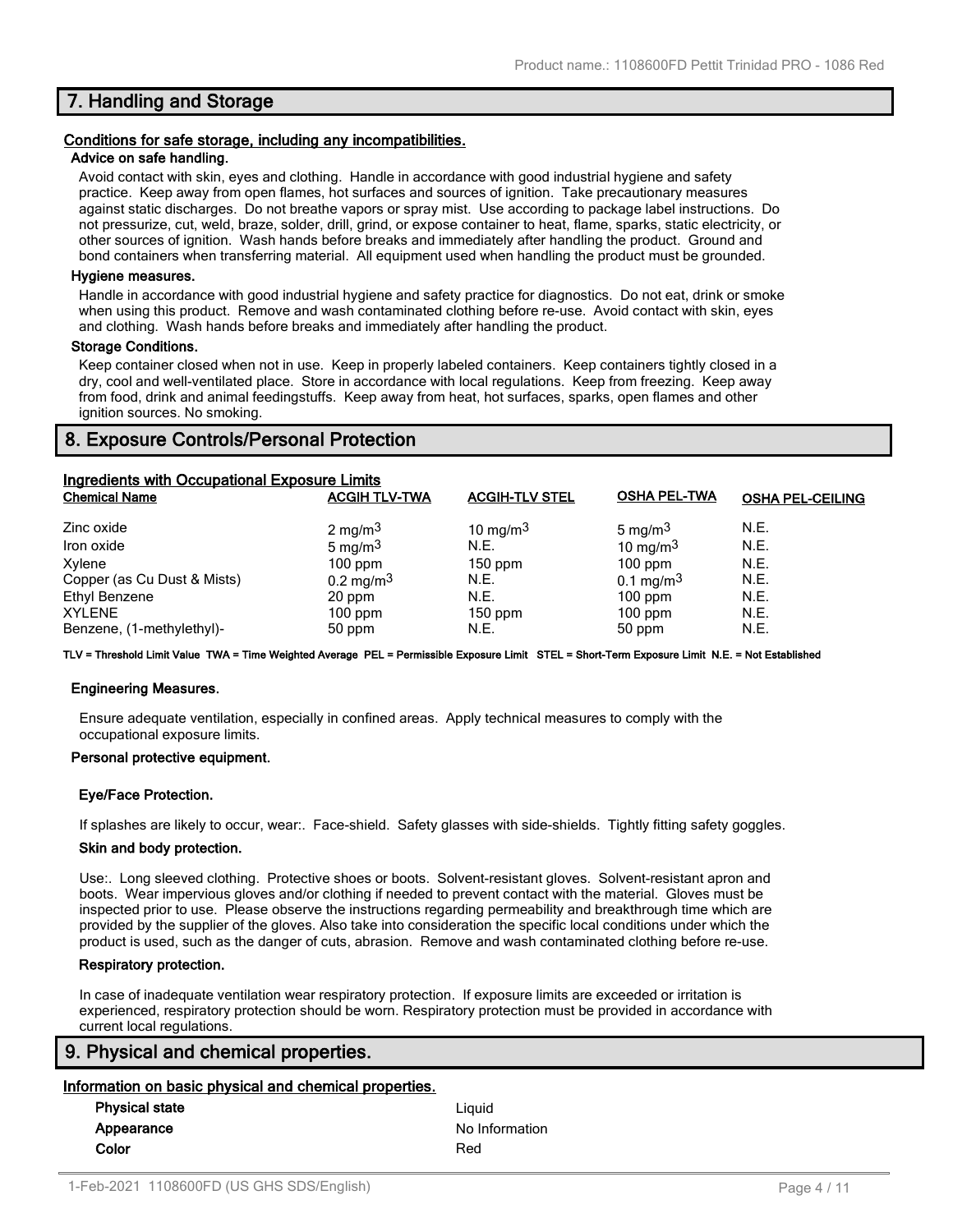| Odor                                      | Hydrocarbon-like             |
|-------------------------------------------|------------------------------|
| <b>Odor Threshold</b>                     | No Information               |
| рH                                        | No Information               |
| Melting/freezing point., °C (°F)          | No Information               |
| Flash Point., °C (°F)                     | 21 (69.80)                   |
| Boiling point/boiling range., °C (°F)     | 137 - 2,567 (278.6 - 4652.6) |
| <b>Evaporation rate</b>                   | No Information Available     |
| <b>Explosive properties.</b>              | No Information               |
| Vapor pressure.                           | No Information               |
| Vapor density.                            | No Information               |
| Specific Gravity. (g/cm <sup>3</sup> )    | 2.748                        |
| Water solubility.                         | No Information               |
| <b>Partition coefficient.</b>             | No Information               |
| Autoignition temperature., °C             | No Information               |
| Decomposition Temperature °C.             | No Information               |
| Viscosity, kinematic.                     | $>22$ mm $2/s$               |
| Other information.                        |                              |
| Volatile organic compounds (VOC) content. | $324.1$ g/L                  |
| Density, Ib/gal                           | 22.888                       |

# **10. Stability and Reactivity**

# **Reactivity.**

Stable under normal conditions.

#### **Chemical stability.**

Stable under recommended storage conditions.

#### **Possibility of hazardous reactions.**

None known based on information supplied.

#### **Conditions to Avoid.**

Heat (temperatures above flash point), sparks, ignition points, flames, static electricity. Keep away from heat and sources of ignition. Do not freeze.

## **Incompatible Materials.**

None known based on information supplied.

## **Hazardous Decomposition Products.**

Thermal decomposition can lead to release of irritating gases and vapours. Possible formation of carbon oxides, nitrogen oxides, and hazardous organic compounds.

# **11. Toxicological Information**

|                                                                   | Information on toxicological effects.                                                                            |                                           |                       |                         |
|-------------------------------------------------------------------|------------------------------------------------------------------------------------------------------------------|-------------------------------------------|-----------------------|-------------------------|
| Acute toxicity.                                                   |                                                                                                                  |                                           |                       |                         |
| <b>Product Information</b>                                        |                                                                                                                  |                                           |                       |                         |
| No Information                                                    |                                                                                                                  |                                           |                       |                         |
| ATEmix (oral)<br>ATEmix (dermal)<br><b>Component Information.</b> | The following values are calculated based on chapter 3.1 of the GHS document.<br>ATEmix (inhalation - dust/mist) | 709.8 mg/kg<br>2,620.5 mg/kg<br>1.85 mg/l |                       |                         |
| CAS-No.                                                           | <b>Chemical Name</b>                                                                                             | LD50 Oral                                 | LD50 Dermal           | <b>LC50 Inhalation</b>  |
| 1317-39-1                                                         | Cuprous oxide                                                                                                    | 470 mg/kg Rat                             | >2000 mg/kg Rat N.I.  |                         |
| 64742-95-6                                                        | Petroleum distillates, light aromatic                                                                            | 8400 mg/kg Rat                            | >2000 mg/kg<br>Rabbit | 3400 ppm Rat (Gas/Mist) |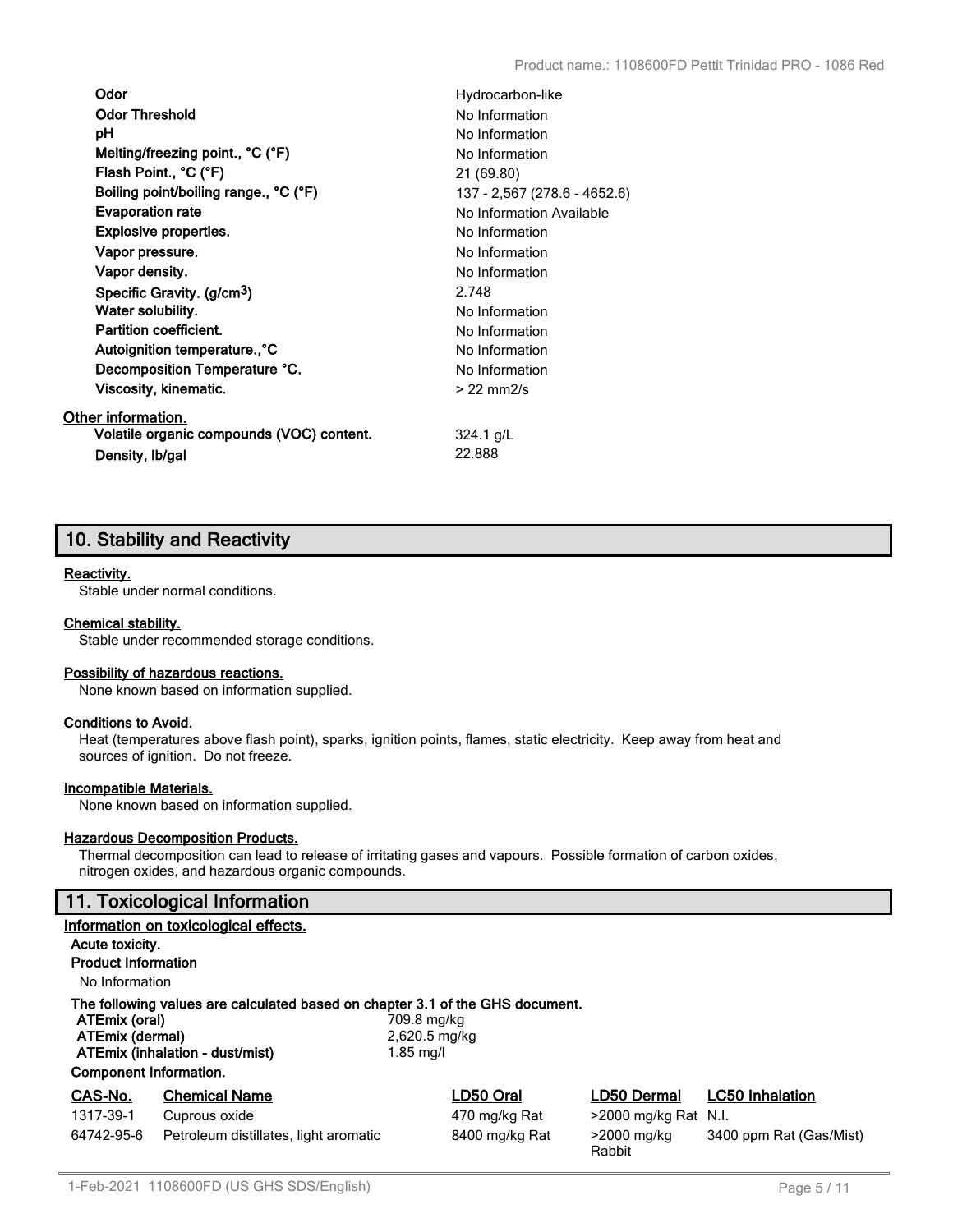Human **Carcinogen** 

| 1314-13-2      | Zinc oxide                | >5000 mg/kg Rat | N.I.                    | N.I.                     |
|----------------|---------------------------|-----------------|-------------------------|--------------------------|
| $95-63-6$      | 1,2,4-TRIMETHYLBENZENE    | 3280 mg/kg Rat  | >3160 mg/kg<br>Rabbit   | 18 mg/L Rat (Vapor)      |
| 1330-20-7      | Xylene                    | 3500 mg/kg Rat  | >4350 mg/kg<br>Rabbit   | 29.08 mg/L Rat (Vapor)   |
| 1317-38-0      | Cupric Oxide              | N.I.            | $>$ 2000 mg/kg Rat N.I. |                          |
| $100 - 41 - 4$ | Ethyl Benzene             | 3500 mg/kg Rat  | 15400 mg/kg<br>Rabbit   | NA (Dust)                |
| 1330-20-7      | <b>XYLENE</b>             | 3500 mg/kg Rat  | >4350 mg/kg<br>Rabbit   | 29.08 mg/L Rat (Vapor)   |
| $98 - 82 - 8$  | Benzene, (1-methylethyl)- | 1400 mg/kg Rat  | 1474 mg/kg<br>Rabbit    | >3577 ppm Rat (Gas/Mist) |

#### N.I. = No Information

## **Skin corrosion/irritation.**

SKIN IRRITANT.

# **Eye damage/irritation.**

No Information

# **Respiratory or skin sensitization.**

# No Information

**Ingestion.**

May be harmful if swallowed.

# **Germ cell mutagenicity.**

No Information

# **Carcinogenicity.**

No Information

| CAS-No.        | <b>Chemical Name</b>      | <b>IARC</b>   | <b>NTP</b>                          | <b>OSHA</b> |
|----------------|---------------------------|---------------|-------------------------------------|-------------|
| 1309-37-1      | Iron oxide                | IARC Group 3  | $\overline{\phantom{a}}$            |             |
| 1330-20-7      | Xvlene                    | IARC Group 3  | $\overline{\phantom{a}}$            |             |
| $100 - 41 - 4$ | Ethyl Benzene             | IARC Group 2B | $\overline{\phantom{a}}$            |             |
| 1330-20-7      | XYI FNF                   | IARC Group 3  | $\,$                                |             |
| $98 - 82 - 8$  | Benzene, (1-methylethyl)- | IARC Group 2B | NTP Reasonally<br>Anticipated to be | -           |

## **Reproductive toxicity.**

No Information

# **Specific target organ systemic toxicity (single exposure).**

No Information

#### **Specific target organ systemic toxicity (repeated exposure).**

May cause damage to organs through prolonged or repeated exposure.

#### **Aspiration hazard.**

No Information

# **Primary Route(s) of Entry**

Inhalation

# **12. Ecological Information**

## **Toxicity.**

1.71% of the mixture consists of ingredient(s) of unknown aquatic toxicity

# **Ecotoxicity effects.**

| <b>Chemical Name</b>       | Toxicity to algae                                                                                                                                                                      | Toxicity to fish | Toxicity to daphnia and other<br>aquatic invertebrates |
|----------------------------|----------------------------------------------------------------------------------------------------------------------------------------------------------------------------------------|------------------|--------------------------------------------------------|
| Cuprous oxide<br>1317-39-1 | EC50 96 h Desmodesmus<br>subspicatus 65 mg/L, EC50 96 h<br>Pseudokirchneriella subcapitata<br>0.021 - 0.037 mg/L, EC50 96 h<br>Pseudokirchneriella subcapitata<br>$0.055 - 0.076$ mg/L |                  | EC50 48 h Daphnia magna 0.51<br>mq/L                   |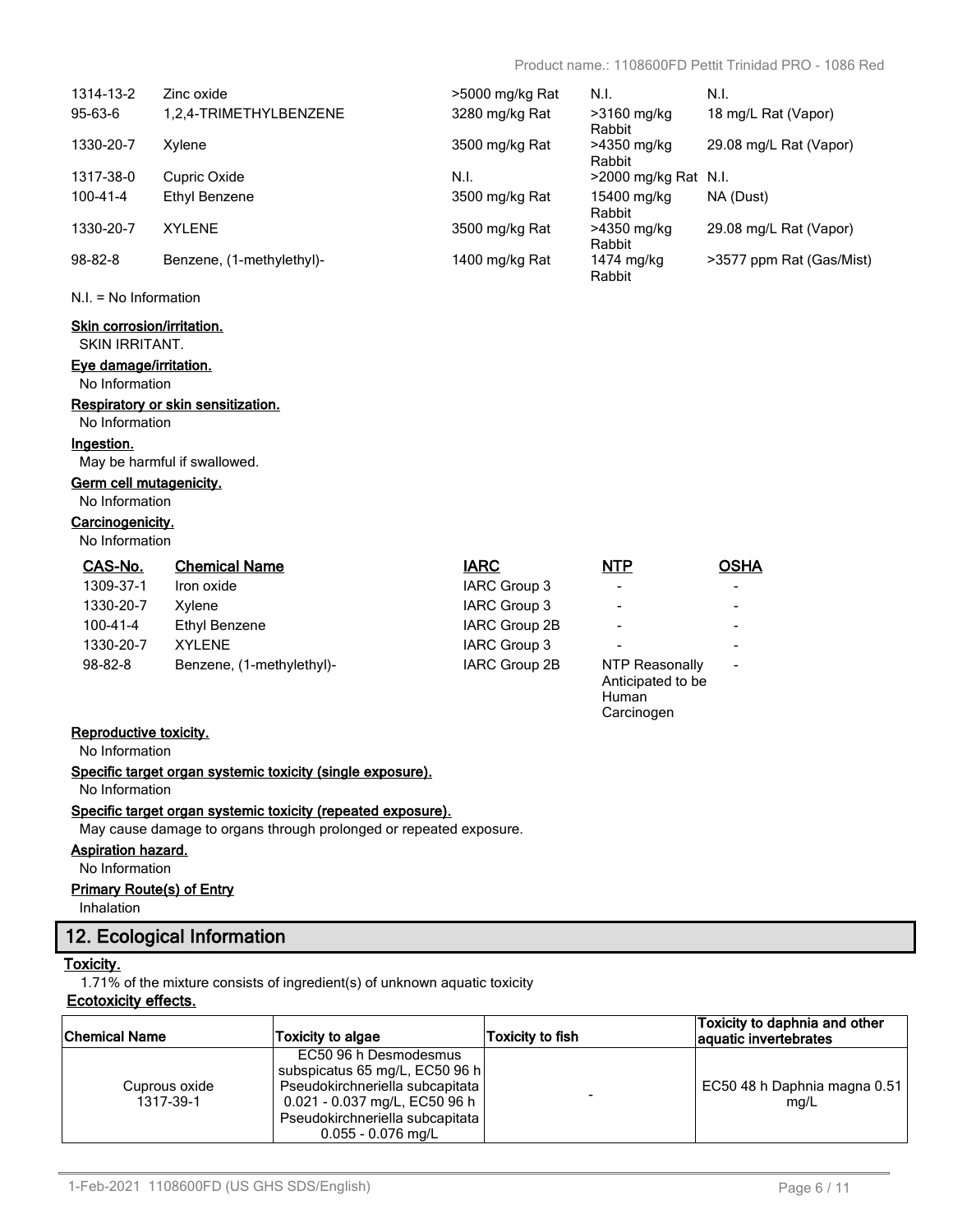| Petroleum distillates, light             |                                                                     |                                                                  | LC50 96 h Oncorhynchus mykiss EC50 48 h Daphnia magna 6.14   |
|------------------------------------------|---------------------------------------------------------------------|------------------------------------------------------------------|--------------------------------------------------------------|
| aromatic                                 |                                                                     | 9.22 mg/L                                                        | mg/L                                                         |
| 64742-95-6                               |                                                                     |                                                                  |                                                              |
| Zinc oxide<br>1314-13-2                  |                                                                     | LC50 96 h Danio rerio 1.55 mg/L                                  |                                                              |
| Iron oxide                               |                                                                     | LC50 96 h Danio rerio 100000                                     |                                                              |
| 1309-37-1                                |                                                                     | mg/L                                                             |                                                              |
| 1,2,4-TRIMETHYLBENZENE                   |                                                                     | LC50 96 h Pimephales promelas                                    | EC50 48 h Daphnia magna 6.14                                 |
| 95-63-6                                  |                                                                     | 7.19 - 8.28 mg/L                                                 | mg/L                                                         |
|                                          |                                                                     | LC50 96 h Pimephales promelas                                    |                                                              |
|                                          |                                                                     | 13.4 mg/L, LC50 96 h<br>Oncorhynchus mykiss 2.661 -              |                                                              |
|                                          |                                                                     | 4.093 mg/L, LC50 96 h                                            |                                                              |
|                                          |                                                                     | Oncorhynchus mykiss 13.5 - 17.3                                  |                                                              |
|                                          |                                                                     | mg/L, LC50 96 h Lepomis                                          |                                                              |
|                                          |                                                                     | macrochirus 13.1 - 16.5 mg/L,                                    | EC50 48 h water flea 3.82 mg/L,                              |
| Xylene                                   |                                                                     | LC50 96 h Lepomis macrochirus                                    | LC50 48 h Gammarus lacustris                                 |
| 1330-20-7                                |                                                                     | 19 mg/L, LC50 96 h Lepomis<br>macrochirus 7.711 - 9.591 mg/L,    | $0.6$ mg/L                                                   |
|                                          |                                                                     | LC50 96 h Pimephales promelas                                    |                                                              |
|                                          |                                                                     | 23.53 - 29.97 mg/L, LC50 96 h                                    |                                                              |
|                                          |                                                                     | Cyprinus carpio 780 mg/L, LC50                                   |                                                              |
|                                          |                                                                     | 96 h Cyprinus carpio >780 mg/L,                                  |                                                              |
|                                          |                                                                     | LC50 96 h Poecilia reticulata                                    |                                                              |
|                                          |                                                                     | $30.26 - 40.$<br>LC50 96 h Pimephales promelas                   |                                                              |
|                                          |                                                                     | 0.0068 - 0.0156 mg/L, LC50 96 h                                  |                                                              |
|                                          |                                                                     | Pimephales promelas <0.3 mg/L,                                   |                                                              |
|                                          |                                                                     | LC50 96 h Pimephales promelas                                    |                                                              |
|                                          | EC50 72 h Pseudokirchneriella                                       | 0.2 mg/L, LC50 96 h                                              |                                                              |
| Copper (as Cu Dust & Mists)<br>7440-50-8 | subcapitata 0.0426 - 0.0535 mg/<br>L, EC50 96 h Pseudokirchneriella | Oncorhynchus mykiss 0.052 mg/<br>L, LC50 96 h Lepomis            | EC50 48 h Daphnia magna 0.03                                 |
|                                          | subcapitata 0.031 - 0.054 mg/L                                      | macrochirus 1.25 mg/L, LC50 96                                   | mg/L                                                         |
|                                          |                                                                     | h Cyprinus carpio 0.3 mg/L,                                      |                                                              |
|                                          |                                                                     | LC50 96 h Cyprinus carpio 0.8                                    |                                                              |
|                                          |                                                                     | mg/L, LC50 96 h Poecilia                                         |                                                              |
|                                          |                                                                     | reticulata 0.112 mg/L                                            |                                                              |
|                                          | EC50 72 h Pseudokirchneriella                                       | LC50 96 h Oncorhynchus mykiss<br>11.0 - 18.0 mg/L, LC50 96 h     |                                                              |
|                                          | subcapitata 4.6 mg/L, EC50 96 h                                     | Oncorhynchus mykiss 4.2 mg/L,                                    |                                                              |
| <b>Ethyl Benzene</b>                     | Pseudokirchneriella subcapitata<br>>438 mg/L, EC50 72 h             | LC50 96 h Pimephales promelas                                    | EC50 48 h Daphnia magna 1.8 -                                |
| $100 - 41 - 4$                           | Pseudokirchneriella subcapitata                                     | 7.55 - 11 mg/L, LC50 96 h                                        | $2.4$ mg/L                                                   |
|                                          | 2.6 - 11.3 mg/L, EC50 96 h                                          | Lepomis macrochirus 32 mg/L,                                     |                                                              |
|                                          | Pseudokirchneriella subcapitata                                     | LC50 96 h Pimephales promelas<br>9.1 - 15.6 mg/L, LC50 96 h      |                                                              |
|                                          | $1.7 - 7.6$ mg/L                                                    | Poecilia reticulata 9.6 mg/L                                     |                                                              |
|                                          |                                                                     | LC50 96 h Pimephales promelas                                    |                                                              |
|                                          |                                                                     | 13.4 mg/L, LC50 96 h                                             |                                                              |
|                                          |                                                                     | Oncorhynchus mykiss 2.661 -<br>4.093 mg/L, LC50 96 h             |                                                              |
|                                          |                                                                     | Oncorhynchus mykiss 13.5 - 17.3                                  |                                                              |
|                                          |                                                                     | mg/L, LC50 96 h Lepomis                                          |                                                              |
|                                          |                                                                     | macrochirus 13.1 - 16.5 mg/L,                                    | EC50 48 h water flea 3.82 mg/L,                              |
| <b>XYLENE</b>                            |                                                                     | LC50 96 h Lepomis macrochirus                                    | LC50 48 h Gammarus lacustris                                 |
| 1330-20-7                                |                                                                     | 19 mg/L, LC50 96 h Lepomis                                       | $0.6$ mg/L                                                   |
|                                          |                                                                     | macrochirus 7.711 - 9.591 mg/L,<br>LC50 96 h Pimephales promelas |                                                              |
|                                          |                                                                     | 23.53 - 29.97 mg/L, LC50 96 h                                    |                                                              |
|                                          |                                                                     | Cyprinus carpio 780 mg/L, LC50                                   |                                                              |
|                                          |                                                                     | 96 h Cyprinus carpio >780 mg/L,                                  |                                                              |
|                                          |                                                                     | LC50 96 h Poecilia reticulata                                    |                                                              |
|                                          |                                                                     | $30.26 - 40.$<br>LC50 96 h Pimephales promelas                   |                                                              |
|                                          |                                                                     | 6.04 - 6.61 mg/L, LC50 96 h                                      |                                                              |
| Benzene, (1-methylethyl)-                | EC50 72 h Pseudokirchneriella                                       | Oncorhynchus mykiss 4.8 mg/L,                                    | EC50 48 h Daphnia magna 0.6<br>mg/L, EC50 48 h Daphnia magna |
| $98 - 82 - 8$                            | subcapitata 2.6 mg/L                                                | LC50 96 h Oncorhynchus mykiss                                    | 7.9 - 14.1 mg/L                                              |
|                                          |                                                                     | 2.7 mg/L, LC50 96 h Poecilia<br>reticulata 5.1 mg/L              |                                                              |
|                                          |                                                                     |                                                                  |                                                              |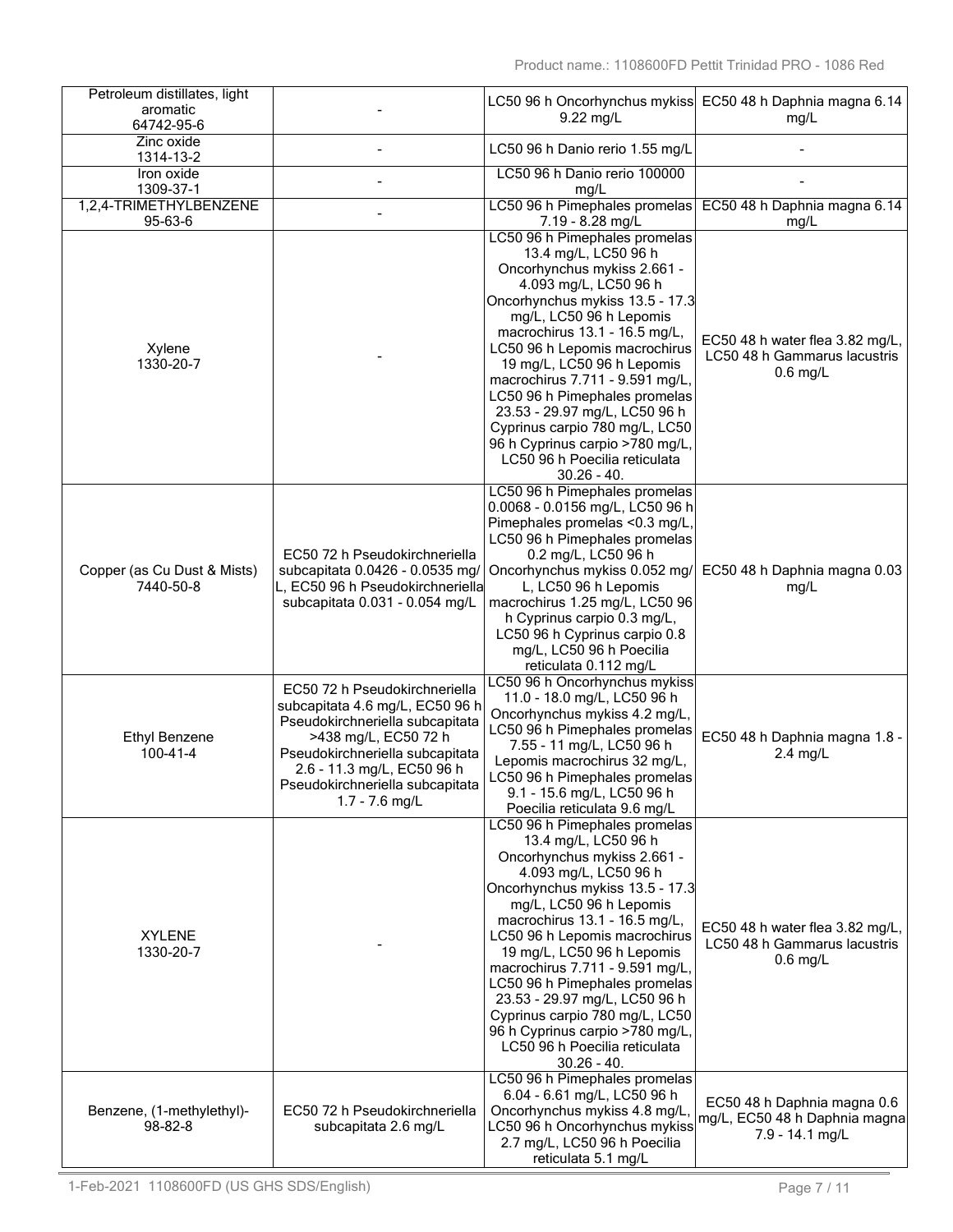# **Persistence and degradability.**

No data are available on the product itself.

#### **Bioaccumulative potential.**

Discharge into the environment must be avoided.

| CAS-No.          | <b>Chemical Name</b>      | log POW         |
|------------------|---------------------------|-----------------|
| $95 - 63 - 6$    | 1,2,4-TRIMETHYLBENZENE    | 3.63            |
| 1330-20-7        | Xylene                    | $2.77 - 3.15$   |
| $100 - 41 - 4$   | Ethyl Benzene             | 32 <sup>2</sup> |
| 1330-20-7        | XYI FNF                   | $2.77 - 3.15$   |
| $98 - 82 - 8$    | Benzene, (1-methylethyl)- | 3.7             |
| Mobility in poil |                           |                 |

#### **Mobility in soil.**

No information

# **Other adverse effects.**

No information

|  | 13. Disposal Considerations |  |
|--|-----------------------------|--|
|  |                             |  |

## **Waste Disposal Guidance.**

Pesticide wastes are acutely hazardous. Improper disposal of excess pesticide, spray mixture, or rinsate is a violation of Federal Law. If these wastes can not be disposed of by use according to label instructions, contact your State Pesticide or Environmental Control Agency, or the Hazardous Waste representative at the nearest EPA Regional Office for guidance. Disposal should be in accordance with applicable regional, national and local laws and regulations.

Empty containers should be taken to an approved waste handling site for recycling or disposal.

# **14. Transport Information**

# **DOT**

| <b>Shipping Name:</b><br><b>Hazard Class:</b><br><b>UN/NA Number:</b><br><b>Packing Group:</b><br><b>Additional Information:</b> | Paints<br>3<br>1263<br>Ш<br>LTD QTY: This product may be reclassified as "limited quantity" per 49 CFR 173.150 (b)(2) and 49<br>CFR 172 Special Provision 149. |
|----------------------------------------------------------------------------------------------------------------------------------|----------------------------------------------------------------------------------------------------------------------------------------------------------------|
| <b>IMDG</b>                                                                                                                      |                                                                                                                                                                |
| <b>Proper Shipping Name:</b><br><b>Hazard Class:</b><br>UN Number:<br><b>Packing Group:</b>                                      | Paint<br>3<br>1263<br>Ш                                                                                                                                        |
| <b>IATA</b><br><b>Proper Shipping Name:</b><br><b>Hazard Class:</b><br><b>Packing Group:</b>                                     | UN1263, Paint<br>3<br>Ш                                                                                                                                        |
| 15. Regulatory Information                                                                                                       |                                                                                                                                                                |

# **International Inventories:**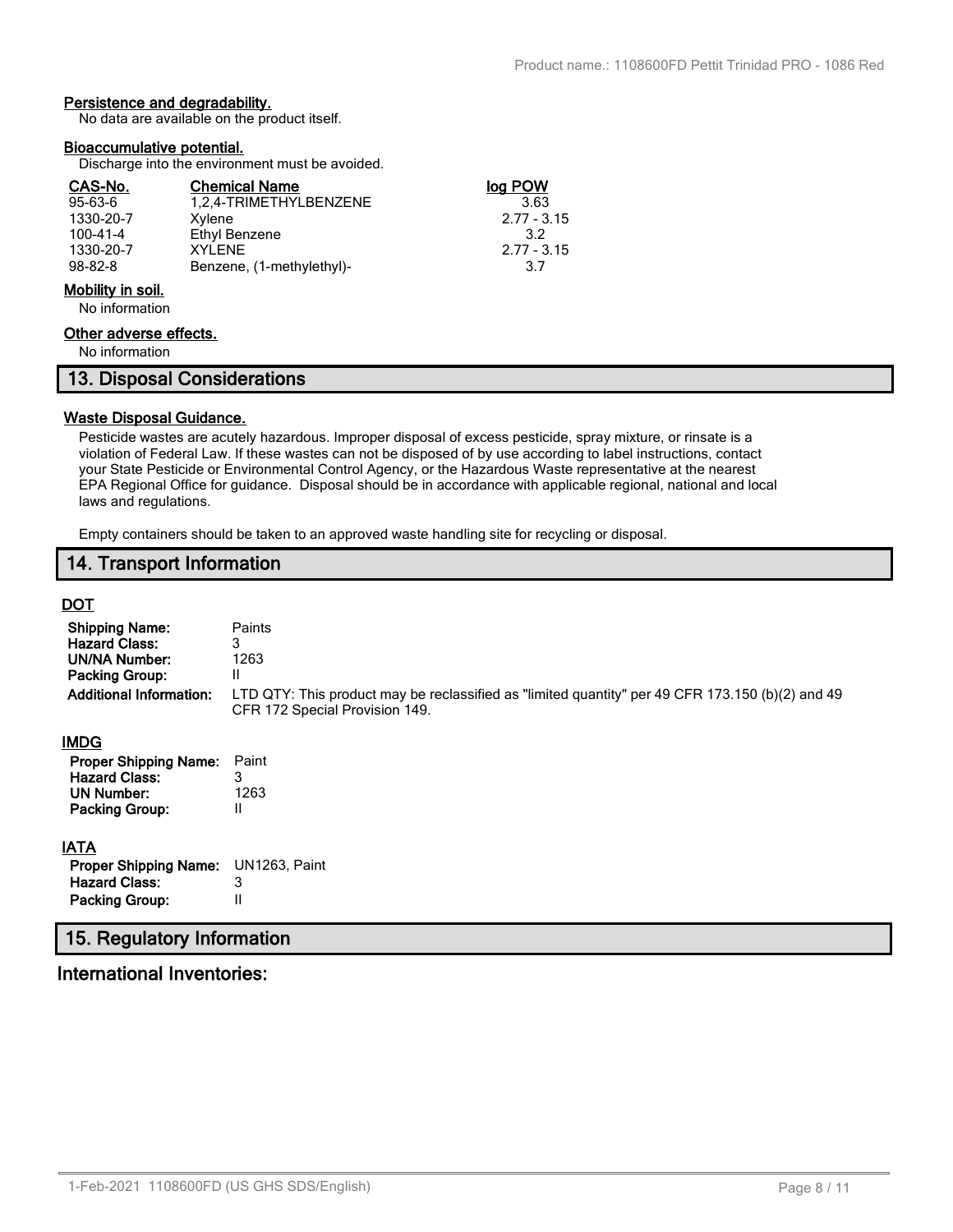| Complies                                                                                          |
|---------------------------------------------------------------------------------------------------|
|                                                                                                   |
|                                                                                                   |
|                                                                                                   |
|                                                                                                   |
|                                                                                                   |
|                                                                                                   |
|                                                                                                   |
|                                                                                                   |
|                                                                                                   |
|                                                                                                   |
| United States Toxic Substances Control Act Section 8(b) Inventory.                                |
| Canadian Domestic Substances List.                                                                |
| Canadian Domestic Substances List/Canadian Non-Domestic Substances List                           |
| European Inventory of Existing Chemical Substances/European List of Notified Chemical Substances. |
| Japan Existing and New Chemical Substances.                                                       |
| China Inventory of Existing Chemical Substances.                                                  |
| Korean Existing and Evaluated Chemical Substances.                                                |
| Philippines Inventory of Chemicals and Chemical Substances.                                       |
| Australian Inventory of Chemical Substances.                                                      |
| New Zealand Inventory of Chemicals.                                                               |
| <b>Taiwan Chemical Substance Inventory</b>                                                        |
|                                                                                                   |

# **U.S. Federal Regulations:**

# **SARA SECTION 313:**

This product contains the following substances subject to the reporting requirements of Section 313 of Title III of the Superfund Amendment and Reauthorization Act of 1986 and 40 CFR part 372: .

| <b>Chemical Name</b>        | CAS-No.        | <b>Weight Percent</b> |
|-----------------------------|----------------|-----------------------|
| 1,2,4-TRIMETHYLBENZENE      | $95 - 63 - 6$  | $2.5 - 10$            |
| Xvlene                      | 1330-20-7      | $1.0 - 2.5$           |
| Copper (as Cu Dust & Mists) | 7440-50-8      | $1.0 - 2.5$           |
| Ethyl Benzene               | $100 - 41 - 4$ | $0.1 - 1.0$           |
| Benzene, (1-methylethyl)-   | $98 - 82 - 8$  | $0.1 - 1.0$           |

# **TOXIC SUBSTANCES CONTROL ACT 12(b):**

This product contains the following chemical substances subject to the reporting requirements of TSCA 12(B) if exported from the United States:.

| <b>Chemical Name</b>   | CAS-No.   |
|------------------------|-----------|
| N-METHYL-2-PYRROLIDONE | 872-50-4  |
| Lead                   | 7439-92-1 |

# **U.S. EPA PESTICIDE INFORMATION**

#### **EPA Pesticide Registration Number:** 60061-49

**EPA STATEMENT:** This chemical is a pesticide product registered by the Environmental Protection Agency and is subject to certain labeling requirements under federal pesticide law. These requirements differ from the classification criteria and hazard information required for safety data sheets, and for workplace labels of non-pesticide chemicals. Following is the hazard information as required on the pesticide label:

**EPA PESTICIDE LABEL:** WARNING. May be fatal if swallowed or inhaled. Causes moderate eye irritation. Harmful if absorbed through skin.

# **CALIFORNIA PROPOSITION 65 CARCINOGENS**



Warning: The following ingredients present in the product are known to the state of California to cause Cancer:.

**Chemical Name CAS-No.**